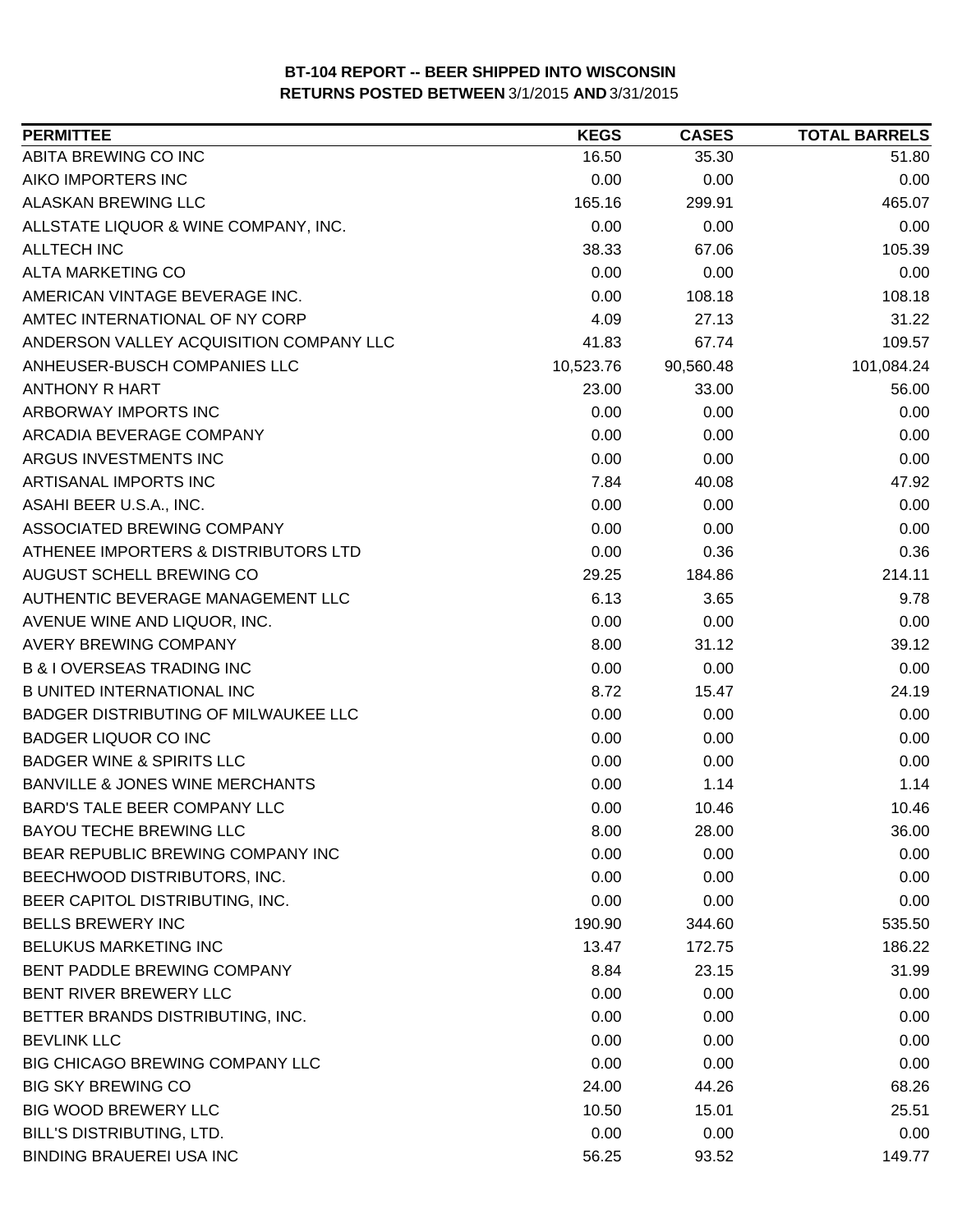| <b>PERMITTEE</b>                     | <b>KEGS</b> | <b>CASES</b> | <b>TOTAL BARRELS</b> |
|--------------------------------------|-------------|--------------|----------------------|
| <b>BOSTON BEER CORPORATION</b>       | 586.48      | 1,343.32     | 1,929.80             |
| <b>BOULDER BEER INC</b>              | 16.00       | 20.90        | 36.90                |
| BRAU BROTHERS BREWING COMPANY, LLC   | 0.00        | 6.10         | 6.10                 |
| BRECKENRIDGE BREWERY OF COLORADO LLC | 0.00        | 0.00         | 0.00                 |
| <b>BRIAN EWING</b>                   | 12.21       | 33.32        | 45.53                |
| BROWN-FORMAN CORPORATION             | 0.00        | 56.30        | 56.30                |
| <b>BURNING BROTHERS BREWING LLC</b>  | 0.00        | 0.00         | 0.00                 |
| C.J.W., INC.                         | 0.00        | 0.00         | 0.00                 |
| <b>C2 IMPORTS LLC</b>                | 0.00        | 0.00         | 0.00                 |
| CANAL STREET BREWING CO LLC          | 74.50       | 184.50       | 259.00               |
| CAPITOL-HUSTING COMPANY, INC.        | 0.00        | 0.00         | 0.00                 |
| <b>CAROLE MINOGUE</b>                | 0.00        | 0.00         | 0.00                 |
| CARRIAGE HOUSE IMPORTS, LTD.         | 0.00        | 29.83        | 29.83                |
| CENTRAL BEER DISTRIBUTORS, INC.      | 0.00        | 0.00         | 0.00                 |
| CENTRAL BEER IMPORT & EXPORT INC     | 0.00        | 0.00         | 0.00                 |
| <b>CHAS A BERNICK INC</b>            | 0.88        | 0.17         | 1.05                 |
| <b>CHATHAM IMPORTS INC</b>           | 0.00        | 0.00         | 0.00                 |
| <b>CISCO BREWERS INC</b>             | 0.00        | 61.00        | 61.00                |
| COLD SPRING BREWING COMPANY          | 0.00        | 0.00         | 0.00                 |
| <b>COMEBACK BREWING INC</b>          | 4.00        | 13.06        | 17.06                |
| CORONADO BREWING COMPANY INC         | 17.99       | 36.01        | 54.00                |
| <b>CRAFT BREW ALLIANCE INC</b>       | 0.00        | 0.00         | 0.00                 |
| <b>CROWN IMPORTS LLC</b>             | 0.00        | 7,599.55     | 7,599.55             |
| D&V INTERNATIONAL INC                | 0.00        | 0.00         | 0.00                 |
| DEAN DISTRIBUTING, INC.              | 0.00        | 0.00         | 0.00                 |
| DEAN DISTRIBUTING, INC.              | 0.00        | 0.00         | 0.00                 |
| DESCHUTES BREWERY INC                | 149.81      | 65.58        | 215.39               |
| DESTIHL HOLDINGS LLC                 | 0.00        | 0.00         | 0.00                 |
| <b>DESTIHL LLC</b>                   | 0.00        | 0.00         | 0.00                 |
| DIAGEO - GUINNESS USA INC.           | 1,535.69    | 3,565.94     | 5,101.63             |
| DISCOUNT LIQUOR, INC.                | 0.00        | 0.00         | 0.00                 |
| DOANE DISTRIBUTING, INC.             | 0.00        | 0.00         | 0.00                 |
| DOGFISH HEAD CRAFT BREWERY INC       | 123.63      | 459.43       | 583.06               |
| DOLCE BEVERAGE GROUP LLC             | 0.00        | 0.00         | 0.00                 |
| <b>DOYNA LTD</b>                     | 0.00        | 0.00         | 0.00                 |
| DURAN IMPORTS INC                    | 0.00        | 0.00         | 0.00                 |
| DUVEL MOORTGAT USA LTD               | 10.40       | 49.10        | 59.50                |
| E & J GALLO WINERY                   | 0.00        | 42.87        | 42.87                |
| EASTERN LIQUORS USA INC              | 0.00        | 0.00         | 0.00                 |
| EINSTOK BEER COMPANY LP              | 0.00        | 0.00         | 0.00                 |
| EL DORADO BEVERAGE CO                | 0.00        | 0.00         | 0.00                 |
| EPIC BREWING COMPANY LLC             | 4.00        | 15.88        | 19.88                |
| EPIC BREWING COMPANY LLC             | 0.00        | 0.00         | 0.00                 |
| <b>EUROBREW INC</b>                  | 0.00        | 25.12        | 25.12                |
| FABIANO BROTHERS - WISCONSIN LLC     | 0.00        | 0.00         | 0.00                 |
|                                      |             |              |                      |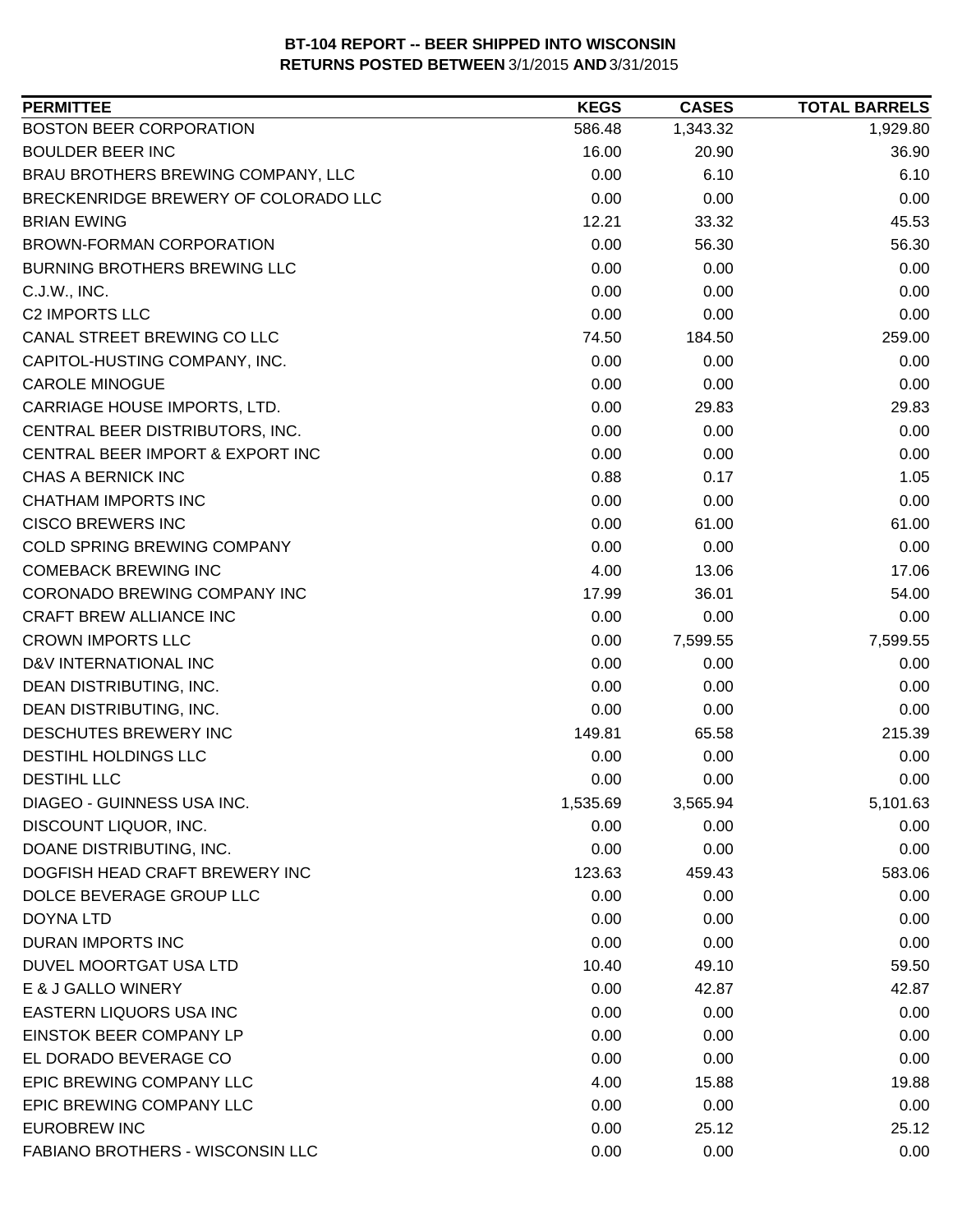| FIRESTONE WALKER LLC<br>0.00<br>0.00<br>0.00<br>FLANIGAN DISTRIBUTING OF DOOR COUNTY, INC.<br>0.00<br>0.00<br>0.00<br><b>FLAT EARTH HOLDINGS LLC</b><br>0.17<br>0.47<br>0.64<br>FLYING DOG BREWERY LLLP<br>0.00<br>0.00<br>0.00<br>FOUR SEASONS BEER DISTRIBUTORS INC<br>0.00<br>0.00<br>0.00<br>FOUR SIDES IMPORT COMPANY<br>0.00<br>0.00<br>0.00<br>0.00<br>0.00<br>FRANK BEER DISTRIBUTORS, INC.<br>0.00<br><b>FRANK BEER SOUTH LLC</b><br>0.00<br>0.00<br>0.00<br>FRANK LIQUOR COMPANY, INC.<br>0.00<br>0.00<br>0.00<br>FRANK LIQUORS OF LA CROSSE, INC.<br>0.00<br>0.00<br>0.00<br>0.00<br>FRANKENMUTH BREWING COMPANY<br>0.00<br>0.00<br>0.00<br>3.75<br>FRED R KARM JR<br>3.75<br>FULTON STREET BREWERY LLC<br>0.00<br>0.00<br>0.00<br><b>G K SKAGGS INC</b><br>0.00<br>0.00<br>0.00<br><b>GARY'S CORPORATION OF OAK CREEK</b><br>0.00<br>0.00<br>0.00<br>0.00<br>0.00<br><b>GB SALES MILWAUKEE, INC.</b><br>0.00<br><b>GELOSO BEVERAGE GROUP LLC</b><br>0.00<br>0.00<br>0.00<br><b>GENERAL BEER DISTRIBUTORS CO.</b><br>0.00<br>0.00<br>0.00<br>GENERAL BEER-NORTHEAST INC<br>0.00<br>0.00<br>0.00<br>0.00<br><b>GENERAL BEER-NORTHEAST INC</b><br>0.00<br>0.00<br>0.00<br>0.00<br>0.00<br>GENERAL BEER-NORTHWEST, INC. |
|---------------------------------------------------------------------------------------------------------------------------------------------------------------------------------------------------------------------------------------------------------------------------------------------------------------------------------------------------------------------------------------------------------------------------------------------------------------------------------------------------------------------------------------------------------------------------------------------------------------------------------------------------------------------------------------------------------------------------------------------------------------------------------------------------------------------------------------------------------------------------------------------------------------------------------------------------------------------------------------------------------------------------------------------------------------------------------------------------------------------------------------------------------------------------------------------------------------------------------|
|                                                                                                                                                                                                                                                                                                                                                                                                                                                                                                                                                                                                                                                                                                                                                                                                                                                                                                                                                                                                                                                                                                                                                                                                                                 |
|                                                                                                                                                                                                                                                                                                                                                                                                                                                                                                                                                                                                                                                                                                                                                                                                                                                                                                                                                                                                                                                                                                                                                                                                                                 |
|                                                                                                                                                                                                                                                                                                                                                                                                                                                                                                                                                                                                                                                                                                                                                                                                                                                                                                                                                                                                                                                                                                                                                                                                                                 |
|                                                                                                                                                                                                                                                                                                                                                                                                                                                                                                                                                                                                                                                                                                                                                                                                                                                                                                                                                                                                                                                                                                                                                                                                                                 |
|                                                                                                                                                                                                                                                                                                                                                                                                                                                                                                                                                                                                                                                                                                                                                                                                                                                                                                                                                                                                                                                                                                                                                                                                                                 |
|                                                                                                                                                                                                                                                                                                                                                                                                                                                                                                                                                                                                                                                                                                                                                                                                                                                                                                                                                                                                                                                                                                                                                                                                                                 |
|                                                                                                                                                                                                                                                                                                                                                                                                                                                                                                                                                                                                                                                                                                                                                                                                                                                                                                                                                                                                                                                                                                                                                                                                                                 |
|                                                                                                                                                                                                                                                                                                                                                                                                                                                                                                                                                                                                                                                                                                                                                                                                                                                                                                                                                                                                                                                                                                                                                                                                                                 |
|                                                                                                                                                                                                                                                                                                                                                                                                                                                                                                                                                                                                                                                                                                                                                                                                                                                                                                                                                                                                                                                                                                                                                                                                                                 |
|                                                                                                                                                                                                                                                                                                                                                                                                                                                                                                                                                                                                                                                                                                                                                                                                                                                                                                                                                                                                                                                                                                                                                                                                                                 |
|                                                                                                                                                                                                                                                                                                                                                                                                                                                                                                                                                                                                                                                                                                                                                                                                                                                                                                                                                                                                                                                                                                                                                                                                                                 |
|                                                                                                                                                                                                                                                                                                                                                                                                                                                                                                                                                                                                                                                                                                                                                                                                                                                                                                                                                                                                                                                                                                                                                                                                                                 |
|                                                                                                                                                                                                                                                                                                                                                                                                                                                                                                                                                                                                                                                                                                                                                                                                                                                                                                                                                                                                                                                                                                                                                                                                                                 |
|                                                                                                                                                                                                                                                                                                                                                                                                                                                                                                                                                                                                                                                                                                                                                                                                                                                                                                                                                                                                                                                                                                                                                                                                                                 |
|                                                                                                                                                                                                                                                                                                                                                                                                                                                                                                                                                                                                                                                                                                                                                                                                                                                                                                                                                                                                                                                                                                                                                                                                                                 |
|                                                                                                                                                                                                                                                                                                                                                                                                                                                                                                                                                                                                                                                                                                                                                                                                                                                                                                                                                                                                                                                                                                                                                                                                                                 |
|                                                                                                                                                                                                                                                                                                                                                                                                                                                                                                                                                                                                                                                                                                                                                                                                                                                                                                                                                                                                                                                                                                                                                                                                                                 |
|                                                                                                                                                                                                                                                                                                                                                                                                                                                                                                                                                                                                                                                                                                                                                                                                                                                                                                                                                                                                                                                                                                                                                                                                                                 |
|                                                                                                                                                                                                                                                                                                                                                                                                                                                                                                                                                                                                                                                                                                                                                                                                                                                                                                                                                                                                                                                                                                                                                                                                                                 |
|                                                                                                                                                                                                                                                                                                                                                                                                                                                                                                                                                                                                                                                                                                                                                                                                                                                                                                                                                                                                                                                                                                                                                                                                                                 |
|                                                                                                                                                                                                                                                                                                                                                                                                                                                                                                                                                                                                                                                                                                                                                                                                                                                                                                                                                                                                                                                                                                                                                                                                                                 |
| GENERAL BEER-NORTHWEST, INC.<br>0.00<br>0.00<br>0.00                                                                                                                                                                                                                                                                                                                                                                                                                                                                                                                                                                                                                                                                                                                                                                                                                                                                                                                                                                                                                                                                                                                                                                            |
| GENERAL BEVERAGE SALES CO- OSHKOSH<br>0.00<br>0.00<br>0.00                                                                                                                                                                                                                                                                                                                                                                                                                                                                                                                                                                                                                                                                                                                                                                                                                                                                                                                                                                                                                                                                                                                                                                      |
| GENERAL BEVERAGE SALES CO.<br>0.00<br>0.00<br>0.00                                                                                                                                                                                                                                                                                                                                                                                                                                                                                                                                                                                                                                                                                                                                                                                                                                                                                                                                                                                                                                                                                                                                                                              |
| GENERAL BEVERAGE SALES CO.- MILWAUKEE<br>0.00<br>0.00<br>0.00                                                                                                                                                                                                                                                                                                                                                                                                                                                                                                                                                                                                                                                                                                                                                                                                                                                                                                                                                                                                                                                                                                                                                                   |
| <b>GFBC INC</b><br>40.22<br>20.33<br>19.89                                                                                                                                                                                                                                                                                                                                                                                                                                                                                                                                                                                                                                                                                                                                                                                                                                                                                                                                                                                                                                                                                                                                                                                      |
| <b>GLOBAL VILLAGE IMPORTS LLC</b><br>0.00<br>0.00<br>0.00                                                                                                                                                                                                                                                                                                                                                                                                                                                                                                                                                                                                                                                                                                                                                                                                                                                                                                                                                                                                                                                                                                                                                                       |
| <b>GREGORY S HARDMAN</b><br>0.00<br>0.00<br>0.00                                                                                                                                                                                                                                                                                                                                                                                                                                                                                                                                                                                                                                                                                                                                                                                                                                                                                                                                                                                                                                                                                                                                                                                |
| <b>GTBC LLC</b><br>0.00<br>0.00<br>0.00                                                                                                                                                                                                                                                                                                                                                                                                                                                                                                                                                                                                                                                                                                                                                                                                                                                                                                                                                                                                                                                                                                                                                                                         |
| H C FOODS CO LTD<br>0.00<br>0.00<br>0.00                                                                                                                                                                                                                                                                                                                                                                                                                                                                                                                                                                                                                                                                                                                                                                                                                                                                                                                                                                                                                                                                                                                                                                                        |
| <b>HALES ALES LTD</b><br>0.00<br>0.00<br>0.00                                                                                                                                                                                                                                                                                                                                                                                                                                                                                                                                                                                                                                                                                                                                                                                                                                                                                                                                                                                                                                                                                                                                                                                   |
| HARVEST MOON BREWING LLP<br>0.00<br>5.23<br>5.23                                                                                                                                                                                                                                                                                                                                                                                                                                                                                                                                                                                                                                                                                                                                                                                                                                                                                                                                                                                                                                                                                                                                                                                |
| HEINEKEN USA INCORPORATED<br>171.00<br>3,385.10<br>3,214.10                                                                                                                                                                                                                                                                                                                                                                                                                                                                                                                                                                                                                                                                                                                                                                                                                                                                                                                                                                                                                                                                                                                                                                     |
| HIGH COUNTRY BREWERY INC<br>0.00<br>10.50<br>10.50                                                                                                                                                                                                                                                                                                                                                                                                                                                                                                                                                                                                                                                                                                                                                                                                                                                                                                                                                                                                                                                                                                                                                                              |
| HOME BREW MART INC<br>553.23<br>148.49<br>404.74                                                                                                                                                                                                                                                                                                                                                                                                                                                                                                                                                                                                                                                                                                                                                                                                                                                                                                                                                                                                                                                                                                                                                                                |
| <b>ILLYRIAN IMPORT INC</b><br>0.00<br>0.00<br>0.00                                                                                                                                                                                                                                                                                                                                                                                                                                                                                                                                                                                                                                                                                                                                                                                                                                                                                                                                                                                                                                                                                                                                                                              |
| <b>INDEED BREWING COMPANY LLC</b><br>1.00<br>1.57<br>2.57                                                                                                                                                                                                                                                                                                                                                                                                                                                                                                                                                                                                                                                                                                                                                                                                                                                                                                                                                                                                                                                                                                                                                                       |
| 204.47<br><b>INDIAN PEAKS BREWING COMPANY</b><br>49.00<br>155.47                                                                                                                                                                                                                                                                                                                                                                                                                                                                                                                                                                                                                                                                                                                                                                                                                                                                                                                                                                                                                                                                                                                                                                |
| INDIAN RIVER BEVERAGE CORPORATION<br>0.00<br>0.00<br>0.00                                                                                                                                                                                                                                                                                                                                                                                                                                                                                                                                                                                                                                                                                                                                                                                                                                                                                                                                                                                                                                                                                                                                                                       |
| IRL, INCORPORATED<br>0.00<br>0.00<br>0.00                                                                                                                                                                                                                                                                                                                                                                                                                                                                                                                                                                                                                                                                                                                                                                                                                                                                                                                                                                                                                                                                                                                                                                                       |
| <b>JASON MARKKULA</b><br>0.00<br>0.00<br>0.00                                                                                                                                                                                                                                                                                                                                                                                                                                                                                                                                                                                                                                                                                                                                                                                                                                                                                                                                                                                                                                                                                                                                                                                   |
| <b>JAW PROPERTIES LLC</b><br>0.00<br>0.00<br>0.00                                                                                                                                                                                                                                                                                                                                                                                                                                                                                                                                                                                                                                                                                                                                                                                                                                                                                                                                                                                                                                                                                                                                                                               |
| <b>JDZ INC</b><br>8.33<br>29.98<br>38.31                                                                                                                                                                                                                                                                                                                                                                                                                                                                                                                                                                                                                                                                                                                                                                                                                                                                                                                                                                                                                                                                                                                                                                                        |
| <b>JOHN J COLLETTI</b><br>0.00<br>0.00<br>0.00                                                                                                                                                                                                                                                                                                                                                                                                                                                                                                                                                                                                                                                                                                                                                                                                                                                                                                                                                                                                                                                                                                                                                                                  |
| JOHNSON BROTHERS OF WISCONSIN INC<br>0.00<br>0.00<br>0.00                                                                                                                                                                                                                                                                                                                                                                                                                                                                                                                                                                                                                                                                                                                                                                                                                                                                                                                                                                                                                                                                                                                                                                       |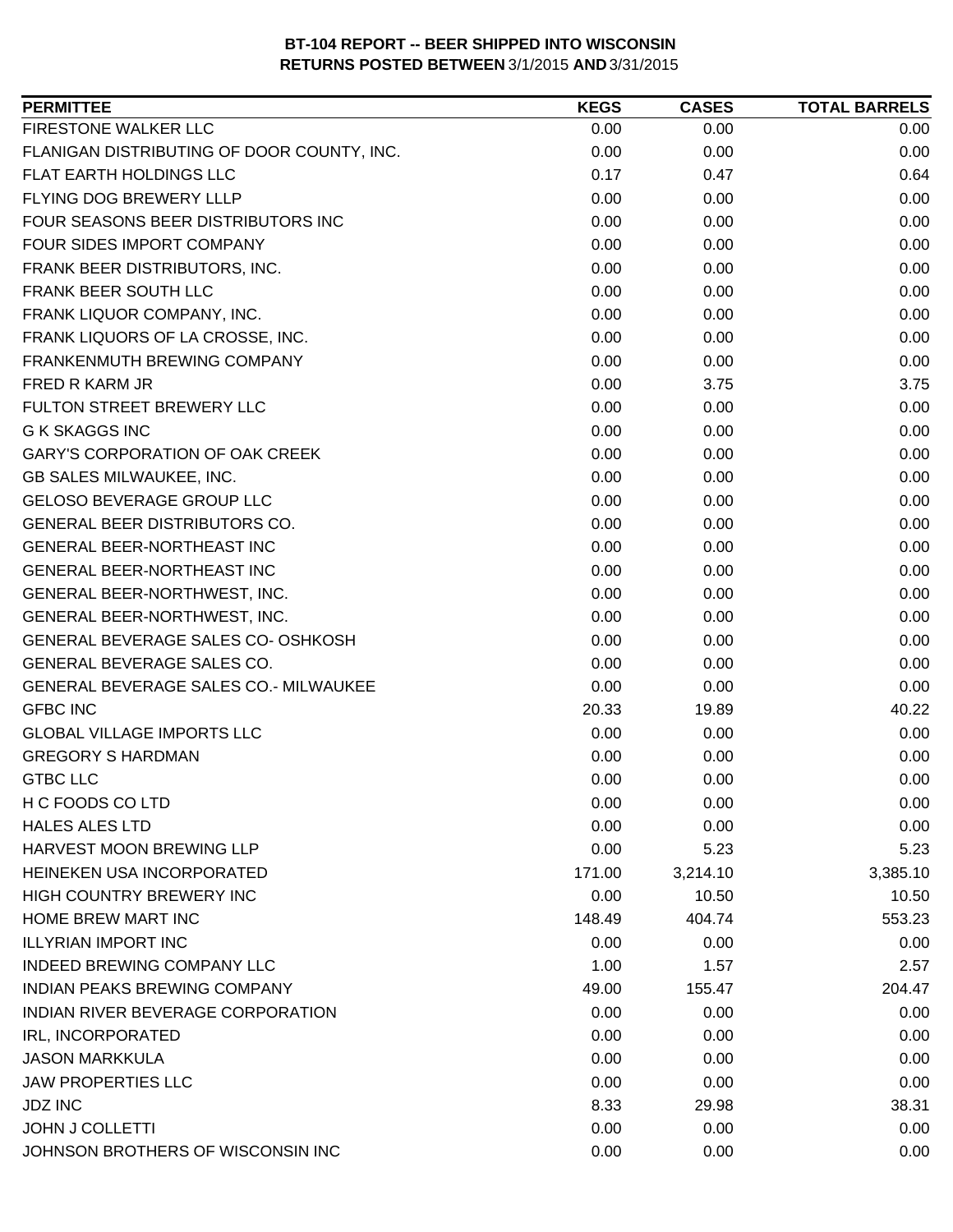| JOHNSON BROTHERS OF WISCONSIN INC<br>0.00<br>0.00<br>0.00<br>JOHNSON DISTRIBUTING, INC.<br>0.00<br>0.00<br>0.00<br>JOM WINE & SPIRITS INC<br>0.00<br>0.00<br>0.00<br>JOSEPH JAMES BREWING CO INC<br>0.00<br>0.00<br>0.00<br>0.00<br>0.00<br>KAY BEER DISTRIBUTING, INC.<br>0.00<br>KEWEENAW BREWING CO LLC<br>40.25<br>23.00<br>63.25<br>KOJIMA & INTERNATIONAL ASSOCIATES INC<br>0.00<br>0.00<br>0.00<br><b>KROMBACHER USA LLC</b><br>71.72<br>49.07<br>22.65<br>KYSELA PERE ET FILS LTD<br>0.00<br>0.00<br>0.00<br>LA CROSSE BEVERAGE LLC<br>0.00<br>0.00<br>0.00<br>LABATT USA OPERATING CO LLC<br>32.00<br>1,156.84<br>1,188.84<br><b>LAGUNITAS BREWING CO</b><br>264.50<br>317.87<br>582.37<br>LAKE SUPERIOR BREWING CO LLC<br>1.67<br>0.00<br>1.67<br>LARRY'S DISTRIBUTING CO., INC.<br>0.00<br>0.00<br>0.00<br>LEAMON MERCANTILE CO. CORP<br>0.00<br>0.00<br>0.00<br>LEE BEVERAGE OF WISCONSIN LLC<br>0.00<br>0.00<br>0.00<br>LEE BEVERAGE OF WISCONSIN LLC<br>0.00<br>0.00<br>0.00<br>LEFT COAST BREWING CO<br>6.66<br>3.66<br>10.32<br>LIFT BRIDGE BREWING TECHNOLOGIES LLC<br>4.00<br>9.29<br>13.29<br>LOUIS GLUNZ BEER INC<br>4.69<br>20.22<br>15.53<br>0.00<br><b>LUCID BREWING LLC</b><br>0.00<br>0.00<br>MAD RIVER BREWING COMPANY INC<br>0.00<br>0.00<br>0.00<br>MANNEKEN-BRUSSEL IMPORTS INC<br>11.80<br>3.35<br>8.45<br><b>MARK ANTHONY BRANDS INC</b><br>0.00<br>759.15<br>759.15 |
|-----------------------------------------------------------------------------------------------------------------------------------------------------------------------------------------------------------------------------------------------------------------------------------------------------------------------------------------------------------------------------------------------------------------------------------------------------------------------------------------------------------------------------------------------------------------------------------------------------------------------------------------------------------------------------------------------------------------------------------------------------------------------------------------------------------------------------------------------------------------------------------------------------------------------------------------------------------------------------------------------------------------------------------------------------------------------------------------------------------------------------------------------------------------------------------------------------------------------------------------------------------------------------------------------------------------------------------------------------------------------------------------------------|
|                                                                                                                                                                                                                                                                                                                                                                                                                                                                                                                                                                                                                                                                                                                                                                                                                                                                                                                                                                                                                                                                                                                                                                                                                                                                                                                                                                                                     |
|                                                                                                                                                                                                                                                                                                                                                                                                                                                                                                                                                                                                                                                                                                                                                                                                                                                                                                                                                                                                                                                                                                                                                                                                                                                                                                                                                                                                     |
|                                                                                                                                                                                                                                                                                                                                                                                                                                                                                                                                                                                                                                                                                                                                                                                                                                                                                                                                                                                                                                                                                                                                                                                                                                                                                                                                                                                                     |
|                                                                                                                                                                                                                                                                                                                                                                                                                                                                                                                                                                                                                                                                                                                                                                                                                                                                                                                                                                                                                                                                                                                                                                                                                                                                                                                                                                                                     |
|                                                                                                                                                                                                                                                                                                                                                                                                                                                                                                                                                                                                                                                                                                                                                                                                                                                                                                                                                                                                                                                                                                                                                                                                                                                                                                                                                                                                     |
|                                                                                                                                                                                                                                                                                                                                                                                                                                                                                                                                                                                                                                                                                                                                                                                                                                                                                                                                                                                                                                                                                                                                                                                                                                                                                                                                                                                                     |
|                                                                                                                                                                                                                                                                                                                                                                                                                                                                                                                                                                                                                                                                                                                                                                                                                                                                                                                                                                                                                                                                                                                                                                                                                                                                                                                                                                                                     |
|                                                                                                                                                                                                                                                                                                                                                                                                                                                                                                                                                                                                                                                                                                                                                                                                                                                                                                                                                                                                                                                                                                                                                                                                                                                                                                                                                                                                     |
|                                                                                                                                                                                                                                                                                                                                                                                                                                                                                                                                                                                                                                                                                                                                                                                                                                                                                                                                                                                                                                                                                                                                                                                                                                                                                                                                                                                                     |
|                                                                                                                                                                                                                                                                                                                                                                                                                                                                                                                                                                                                                                                                                                                                                                                                                                                                                                                                                                                                                                                                                                                                                                                                                                                                                                                                                                                                     |
|                                                                                                                                                                                                                                                                                                                                                                                                                                                                                                                                                                                                                                                                                                                                                                                                                                                                                                                                                                                                                                                                                                                                                                                                                                                                                                                                                                                                     |
|                                                                                                                                                                                                                                                                                                                                                                                                                                                                                                                                                                                                                                                                                                                                                                                                                                                                                                                                                                                                                                                                                                                                                                                                                                                                                                                                                                                                     |
|                                                                                                                                                                                                                                                                                                                                                                                                                                                                                                                                                                                                                                                                                                                                                                                                                                                                                                                                                                                                                                                                                                                                                                                                                                                                                                                                                                                                     |
|                                                                                                                                                                                                                                                                                                                                                                                                                                                                                                                                                                                                                                                                                                                                                                                                                                                                                                                                                                                                                                                                                                                                                                                                                                                                                                                                                                                                     |
|                                                                                                                                                                                                                                                                                                                                                                                                                                                                                                                                                                                                                                                                                                                                                                                                                                                                                                                                                                                                                                                                                                                                                                                                                                                                                                                                                                                                     |
|                                                                                                                                                                                                                                                                                                                                                                                                                                                                                                                                                                                                                                                                                                                                                                                                                                                                                                                                                                                                                                                                                                                                                                                                                                                                                                                                                                                                     |
|                                                                                                                                                                                                                                                                                                                                                                                                                                                                                                                                                                                                                                                                                                                                                                                                                                                                                                                                                                                                                                                                                                                                                                                                                                                                                                                                                                                                     |
|                                                                                                                                                                                                                                                                                                                                                                                                                                                                                                                                                                                                                                                                                                                                                                                                                                                                                                                                                                                                                                                                                                                                                                                                                                                                                                                                                                                                     |
|                                                                                                                                                                                                                                                                                                                                                                                                                                                                                                                                                                                                                                                                                                                                                                                                                                                                                                                                                                                                                                                                                                                                                                                                                                                                                                                                                                                                     |
|                                                                                                                                                                                                                                                                                                                                                                                                                                                                                                                                                                                                                                                                                                                                                                                                                                                                                                                                                                                                                                                                                                                                                                                                                                                                                                                                                                                                     |
|                                                                                                                                                                                                                                                                                                                                                                                                                                                                                                                                                                                                                                                                                                                                                                                                                                                                                                                                                                                                                                                                                                                                                                                                                                                                                                                                                                                                     |
|                                                                                                                                                                                                                                                                                                                                                                                                                                                                                                                                                                                                                                                                                                                                                                                                                                                                                                                                                                                                                                                                                                                                                                                                                                                                                                                                                                                                     |
|                                                                                                                                                                                                                                                                                                                                                                                                                                                                                                                                                                                                                                                                                                                                                                                                                                                                                                                                                                                                                                                                                                                                                                                                                                                                                                                                                                                                     |
|                                                                                                                                                                                                                                                                                                                                                                                                                                                                                                                                                                                                                                                                                                                                                                                                                                                                                                                                                                                                                                                                                                                                                                                                                                                                                                                                                                                                     |
| 0.00<br>0.00<br>0.00<br>MASSACHUSETTS BEVERAGE ALLIANCE LLC                                                                                                                                                                                                                                                                                                                                                                                                                                                                                                                                                                                                                                                                                                                                                                                                                                                                                                                                                                                                                                                                                                                                                                                                                                                                                                                                         |
| MATT BREWING CO INC<br>0.00<br>0.00<br>0.00                                                                                                                                                                                                                                                                                                                                                                                                                                                                                                                                                                                                                                                                                                                                                                                                                                                                                                                                                                                                                                                                                                                                                                                                                                                                                                                                                         |
| MERCHANT DU VIN CORPORATION<br>76.20<br>12.56<br>63.64                                                                                                                                                                                                                                                                                                                                                                                                                                                                                                                                                                                                                                                                                                                                                                                                                                                                                                                                                                                                                                                                                                                                                                                                                                                                                                                                              |
| 3.41<br><b>MHW LTD</b><br>3.41<br>0.00                                                                                                                                                                                                                                                                                                                                                                                                                                                                                                                                                                                                                                                                                                                                                                                                                                                                                                                                                                                                                                                                                                                                                                                                                                                                                                                                                              |
| 0.00<br>0.00<br>0.00<br>MID-WISCONSIN BEVERAGE, INC.                                                                                                                                                                                                                                                                                                                                                                                                                                                                                                                                                                                                                                                                                                                                                                                                                                                                                                                                                                                                                                                                                                                                                                                                                                                                                                                                                |
| MILLER BEER OF THE NORTHWOODS, INC.<br>0.00<br>0.00<br>0.00                                                                                                                                                                                                                                                                                                                                                                                                                                                                                                                                                                                                                                                                                                                                                                                                                                                                                                                                                                                                                                                                                                                                                                                                                                                                                                                                         |
| 865.68<br>6,763.29<br>7,628.97<br><b>MILLERCOORS LLC</b>                                                                                                                                                                                                                                                                                                                                                                                                                                                                                                                                                                                                                                                                                                                                                                                                                                                                                                                                                                                                                                                                                                                                                                                                                                                                                                                                            |
| <b>MILLERCOORS LLC</b><br>11,066.09<br>962.97<br>10,103.12                                                                                                                                                                                                                                                                                                                                                                                                                                                                                                                                                                                                                                                                                                                                                                                                                                                                                                                                                                                                                                                                                                                                                                                                                                                                                                                                          |
| MILLSTREAM INVESTMENTS INC<br>0.00<br>0.00<br>0.00                                                                                                                                                                                                                                                                                                                                                                                                                                                                                                                                                                                                                                                                                                                                                                                                                                                                                                                                                                                                                                                                                                                                                                                                                                                                                                                                                  |
| MOR-DALL ENTERPRISES INC.<br>29.33<br>69.68<br>99.01                                                                                                                                                                                                                                                                                                                                                                                                                                                                                                                                                                                                                                                                                                                                                                                                                                                                                                                                                                                                                                                                                                                                                                                                                                                                                                                                                |
| MOTHER LODE BREWING LLC<br>0.00<br>17.41<br>17.41                                                                                                                                                                                                                                                                                                                                                                                                                                                                                                                                                                                                                                                                                                                                                                                                                                                                                                                                                                                                                                                                                                                                                                                                                                                                                                                                                   |
| MOUNTAINEER HOLDINGS LLC<br>0.00<br>0.00<br>0.00                                                                                                                                                                                                                                                                                                                                                                                                                                                                                                                                                                                                                                                                                                                                                                                                                                                                                                                                                                                                                                                                                                                                                                                                                                                                                                                                                    |
| <b>MOYLANS BREWING CO LTD</b><br>6.81<br>20.13<br>13.32                                                                                                                                                                                                                                                                                                                                                                                                                                                                                                                                                                                                                                                                                                                                                                                                                                                                                                                                                                                                                                                                                                                                                                                                                                                                                                                                             |
| MUTUAL WHOLESALE LIQUOR INC<br>0.00<br>0.00<br>0.00                                                                                                                                                                                                                                                                                                                                                                                                                                                                                                                                                                                                                                                                                                                                                                                                                                                                                                                                                                                                                                                                                                                                                                                                                                                                                                                                                 |
| NDC SYSTEMS LP<br>57.99<br>0.00<br>57.99                                                                                                                                                                                                                                                                                                                                                                                                                                                                                                                                                                                                                                                                                                                                                                                                                                                                                                                                                                                                                                                                                                                                                                                                                                                                                                                                                            |
| NEBRASKA BREWING CO INC<br>2.00<br>4.35<br>6.35                                                                                                                                                                                                                                                                                                                                                                                                                                                                                                                                                                                                                                                                                                                                                                                                                                                                                                                                                                                                                                                                                                                                                                                                                                                                                                                                                     |
| NEEDHAM DISTRIBUTING CO., INC.<br>0.00<br>0.00<br>0.00                                                                                                                                                                                                                                                                                                                                                                                                                                                                                                                                                                                                                                                                                                                                                                                                                                                                                                                                                                                                                                                                                                                                                                                                                                                                                                                                              |
| NEW BELGIUM BREWING COMPANY INC<br>1,248.63<br>1,696.63<br>448.00                                                                                                                                                                                                                                                                                                                                                                                                                                                                                                                                                                                                                                                                                                                                                                                                                                                                                                                                                                                                                                                                                                                                                                                                                                                                                                                                   |
| NEW HOLLAND BREWING CO LLC<br>22.50<br>41.36<br>63.86                                                                                                                                                                                                                                                                                                                                                                                                                                                                                                                                                                                                                                                                                                                                                                                                                                                                                                                                                                                                                                                                                                                                                                                                                                                                                                                                               |
| NEW PLANET BEER COMPANY<br>0.00<br>0.00<br>0.00                                                                                                                                                                                                                                                                                                                                                                                                                                                                                                                                                                                                                                                                                                                                                                                                                                                                                                                                                                                                                                                                                                                                                                                                                                                                                                                                                     |
| NOELKE DISTRIBUTORS, INC.<br>0.00<br>0.00<br>0.00                                                                                                                                                                                                                                                                                                                                                                                                                                                                                                                                                                                                                                                                                                                                                                                                                                                                                                                                                                                                                                                                                                                                                                                                                                                                                                                                                   |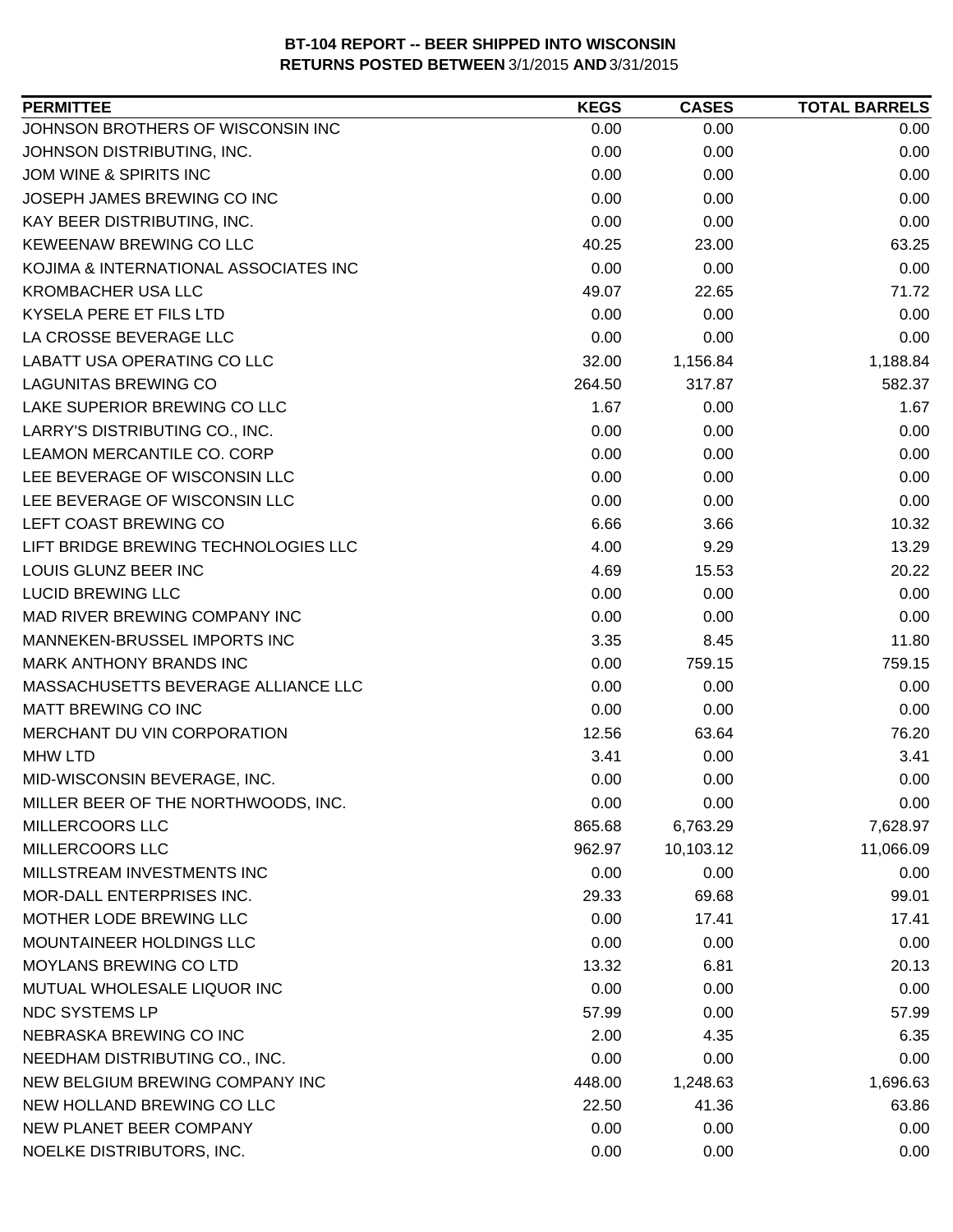| <b>PERMITTEE</b>                     | <b>KEGS</b> | <b>CASES</b> | <b>TOTAL BARRELS</b> |
|--------------------------------------|-------------|--------------|----------------------|
| NORTH COAST BREWING CO INC           | 15.67       | 31.12        | 46.79                |
| NORTHWEST BEVERAGES, INC.            | 0.00        | 0.00         | 0.00                 |
| NOUVEAU VENTURES LLC                 | 0.00        | 0.00         | 0.00                 |
| ONION PUB & BREWERY INC              | 0.00        | 0.00         | 0.00                 |
| OREGON BREWING COMPANY INC           | 11.07       | 42.58        | 53.65                |
| OTT SCHWEITZER DISTRIBUTORSHIP, INC. | 0.00        | 0.00         | 0.00                 |
| PABST BREWING COMPANY                | 806.52      | 0.00         | 806.52               |
| PARK RIDGE DISTRIBUTING, INC.        | 0.00        | 0.00         | 0.00                 |
| PATERNO IMPORTS LTD                  | 0.00        | 0.00         | 0.00                 |
| PAULANER USA LLC                     | 377.68      | 239.50       | 617.18               |
| PEAK ORGANIC BREWING CO LLC          | 0.00        | 0.00         | 0.00                 |
| PEHLER DISTRIBUTING, INC.            | 0.00        | 0.00         | 0.00                 |
| PERENNIAL PARTNERS LLC               | 6.34        | 6.99         | 13.33                |
| PETER M MESROBIAN                    | 0.00        | 0.00         | 0.00                 |
| PHIL KNUTSEN                         | 0.00        | 0.00         | 0.00                 |
| PHILLIPS WINE COMPANY                | 0.00        | 0.00         | 0.00                 |
| PRO-LIQUITECH LLC                    | 0.00        | 0.00         | 0.00                 |
| RANGE BEVERAGE, INCORPORATED         | 0.00        | 0.00         | 0.00                 |
| RATAS WHOLESALE LIQUOR COMPANY       | 0.00        | 0.00         | 0.00                 |
| <b>RAVEN BRANDS INC</b>              | 0.00        | 0.00         | 0.00                 |
| <b>REINHARD PUCHERT</b>              | 0.00        | 0.00         | 0.00                 |
| RELETA BREWING COMPANY LLC           | 0.00        | 0.00         | 0.00                 |
| RICHARD D KATECHIS                   | 44.17       | 98.95        | 143.12               |
| RIVER CITY DISTRIBUTING CO., INC.    | 0.00        | 0.00         | 0.00                 |
| ROZANE B ZAMBRANO                    | 0.00        | 0.00         | 0.00                 |
| S. & S. DISTRIBUTING, INC.           | 0.00        | 0.00         | 0.00                 |
| S. & S. DISTRIBUTING, INC.           | 0.00        | 0.00         | 0.00                 |
| SABEMOS BEVERAGES LLC                | 0.00        | 0.00         | 0.00                 |
| SAPPORO USA INC                      | 25.84       | 27.51        | 53.35                |
| SARATOGA LIQUOR CO., INC.            | 0.00        | 0.00         | 0.00                 |
| SCHNEIDER DISTRIBUTING CO., INC.     | 0.00        | 0.00         | 0.00                 |
| SCUTTLEBUTT BREWING CO LLC           | 0.00        | 0.00         | 0.00                 |
| <b>SHANE WELCH</b>                   | 3.35        | 0.00         | 3.35                 |
| SHELTON BROTHERS INC                 | 0.00        | 0.00         | 0.00                 |
| <b>SHORTS BREWING COMPANY</b>        | 0.00        | 0.00         | 0.00                 |
| SIERRA NEVADA BREWING COMPANY        | 73.78       | 899.03       | 972.81               |
| SINGHA NORTH AMERICA INC             | 0.00        | 0.00         | 0.00                 |
| SMUTTYNOSE BREWING CO INC            | 0.00        | 20.32        | 20.32                |
| SOLEMN OATH BREWERY LLC              | 0.00        | 0.00         | 0.00                 |
| SOUTHERN TIER BREWING COMPANY II LLC | 5.17        | 27.04        | 32.21                |
| <b>SRB OPERATIONS LLC</b>            | 0.00        | 0.00         | 0.00                 |
| ST KILLIAN IMPORTING CO INC          | 20.18       | 180.15       | 200.33               |
| STANLEY STAWSKI DIST CO INC          | 0.00        | 9.26         | 9.26                 |
| SUMMIT BREWING COMPANY               | 96.35       | 253.17       | 349.52               |
| SUPERIOR BEVERAGES LLC               | 0.00        | 0.00         | 0.00                 |
|                                      |             |              |                      |